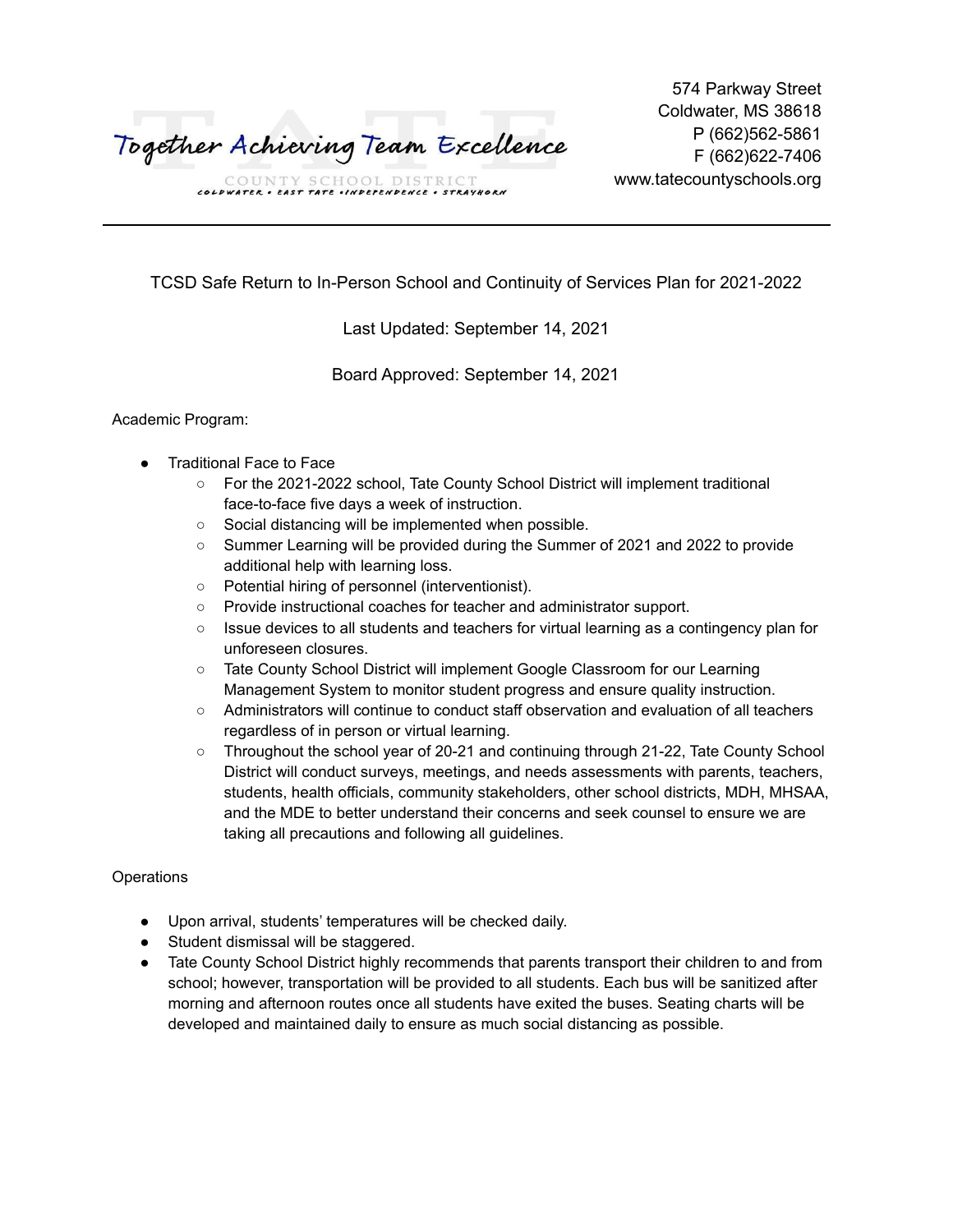- The number of students entering and using restroom facilities will be reduced to ensure social distancing.
- Breakfast for all students will continue to be a grab-n-go from the cafeteria to their classroom.
- Lunch will return to grab-n-go and eat in the cafeteria.
- The Tate County School District calendar can be found at [www.tatecountyschools.org](http://www.tatecountyschools.org)

## Family and Community Support

- Tate County School District will maintain communication through social media, website, and School Status to offer support and guidance. Schools will also send home printed materials, as needed. Teachers and administrators will provide assistance as requested by parents.
- Throughout the school year of 20-21 and continuing through 21-22, Tate County School District will conduct surveys, meetings, and needs assessments with parents, teachers, students, health officials, community stakeholders, other school districts, MDH, MHSAA, and the MDE to better understand their concerns and seek counsel to ensure we are taking all precautions and following all guidelines.
- Visitors will have limited access. Visitors must make an appointment ahead of time. Unscheduled visitors will only be allowed for special occasions set forth ahead of time by the school administration.

### **Communications**

- Tate County School District will maintain communication through social media, website, and School Status concerning healthy behaviors. Schools will also send home printed letters, as needed. Teachers and administrators will be responsible for verifying contact in School Status throughout the year.
- Tate County School District will maintain communication through social media, website, and School Status concerning any safety issues or changes in the district's regular operating schedule. Schools will also send home printed letters, as needed

#### Health and Safety

- Parents are encouraged to self-report symptoms of illness to the school.
- An isolation room will be designated for students exhibiting symptoms of COVID-19 while they wait on their parent/guardian to pick them up.
- Tate County School District has provided training for social, emotional, mental health, and other needs of students and staff during the 2020-2021 school year. The district will continue the training and collaborate with mental health agencies. Counselors are also available at each school to address needs.
- The district will be replacing outdated HVAC systems with updated systems with ESSER II and III.
- Tate County School District recommends self screening at home by both students and staff.
- Upon arrival students' temperatures will be checked daily. Staff will complete a Covid-19 Self-Check Assurance Form.
- Tate County School District will implement wearing of masks inside school facilities and on buses.
- Tate County School District will clean/disinfect buildings and high touch surfaces frequently, clean/disinfect buses after each route, and provide PPE.